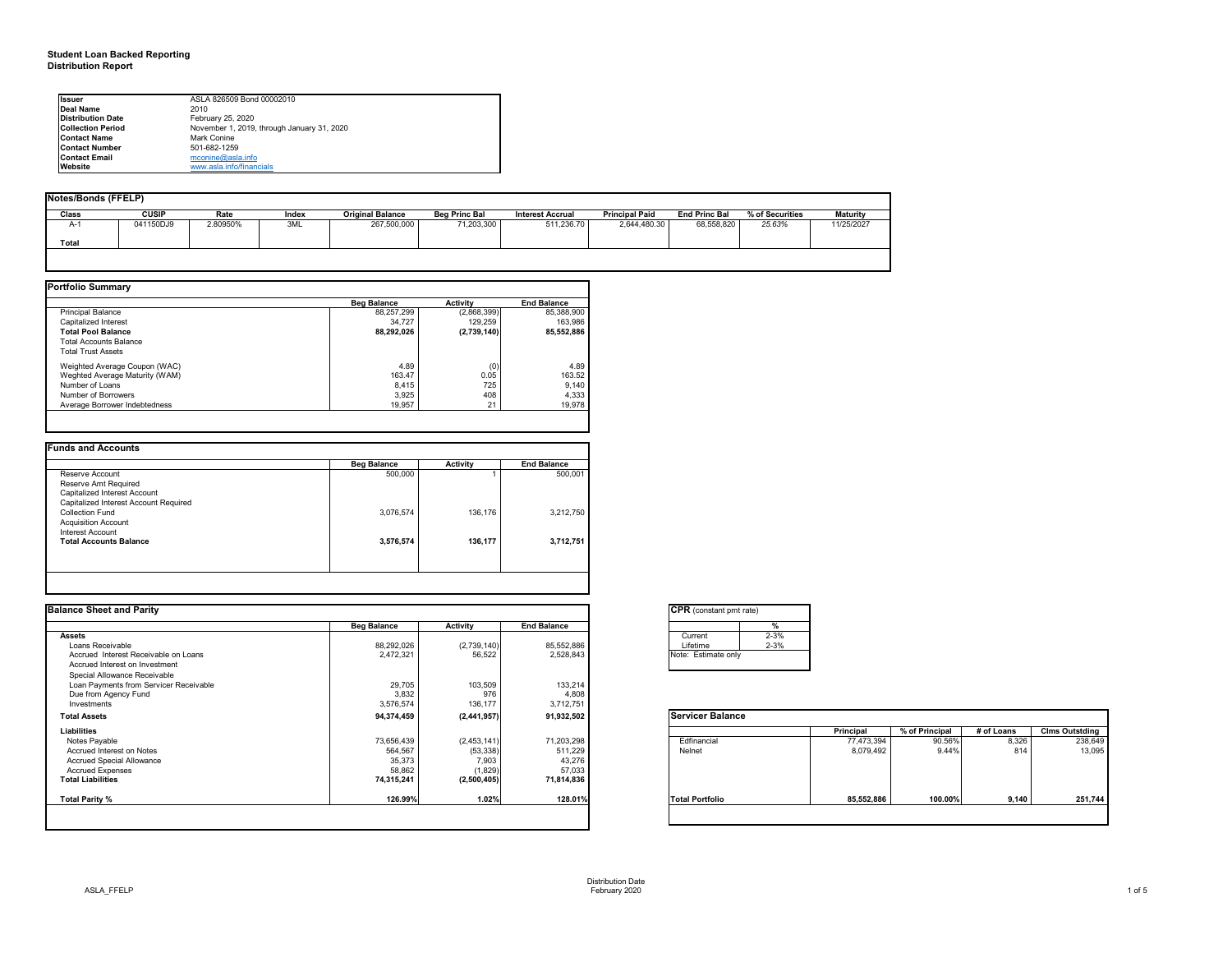# **Student Loan Backed Reporting Distribution Report**

|                         | # of Loans       |               | <b>Principal</b> |               | % of Principal   |               | <b>WAC</b>       |        | <b>WARM</b>      |               |
|-------------------------|------------------|---------------|------------------|---------------|------------------|---------------|------------------|--------|------------------|---------------|
|                         | <b>Beginning</b> | <b>Ending</b> | <b>Beginning</b> | <b>Ending</b> | <b>Beginning</b> | <b>Ending</b> | <b>Beginning</b> | Ending | <b>Beginning</b> | <b>Ending</b> |
| In School               |                  |               | 4,434            | 4,434         | 0.01%            | 0.01%         | 4.66             | 4.66   | 120.00           | 120.00        |
| Grace                   |                  |               |                  |               |                  |               |                  |        |                  |               |
| Repayment               |                  |               |                  |               |                  |               |                  |        |                  |               |
| Current                 | 7,199            | 7,181         | 70,464,415       | 69,592,986    | 79.81%           | 81.34%        | 4.79             | 4.80   | 165.55           | 165.32        |
| 31-60 Days Delinquent   | 487              | 272           | 3,987,419        | 2,300,023     | 4.52%            | 2.69%         | 5.13             | 5.19   | 149.04           | 157.60        |
| 61-90 Days Delinquent   | 132              | 127           | 1,165,130        | 924,692       | 1.32%            | 1.08%         | 5.05             | 5.26   | 167.56           | 140.45        |
| 91-120 Days Delingent   | 66               | 139           | 515,782          | 1,299,886     | 0.58%            | 1.52%         | 5.49             | 5.67   | 169.26           | 158.64        |
| 121-180 Days Delinquent | 118              | 254           | 1,114,908        | 1,993,291     | 1.26%            | 2.33%         | 5.27             | 4.87   | 187.87           | 130.09        |
| 181-270 Days Delinquent | 163              | 77            | 1,226,899        | 907,438       | 1.39%            | 1.06%         | 5.02             | 5.34   | 172.07           | 205.62        |
| 271+ Days Delinquent    | 43               | 51            | 208,440          | 255,103       | 0.24%            | 0.30%         | 5.70             | 6.10   | 110.89           | 109.82        |
| <b>Total Repayment</b>  | 8,208            | 8,101         | 78,682,993       | 77, 273, 418  | 89.12%           | 90.32%        | 4.83             | 4.85   | 165.02           | 164.00        |
| Forbearance             | 601              | 441           | 5,073,386        | 3,885,322     | 5.75%            | 4.54%         | 5.61             | 5.51   | 150.25           | 159.65        |
| Deferment               | 613              | 576           | 4,221,117        | 4,137,968     | 4.78%            | 4.84%         | 5.11             | 5.18   | 150.40           | 158.41        |
| Claims in Progress      | 33               | 21            | 310,095          | 251,744       | 0.35%            | 0.29%         | 6.34             | 4.58   | 103.86           | 166.58        |
| <b>Claims Denied</b>    |                  |               |                  |               |                  |               |                  |        |                  |               |
| <b>Total Portfolio</b>  | 9,456            | 9,140         | 88,292,026       | 85,552,886    | 100.00%          | 100.00%       | 4.90             | 4.89   | 163.22           | 163.52        |

| <b>Delinquency Status</b>           |                  |               |                  |               |                  |               |                  |        |                  |               |
|-------------------------------------|------------------|---------------|------------------|---------------|------------------|---------------|------------------|--------|------------------|---------------|
|                                     | # of Loans       |               | <b>Principal</b> |               | % of Principal   |               | <b>WAC</b>       |        | <b>WARM</b>      |               |
|                                     | <b>Beginning</b> | <b>Ending</b> | <b>Beginning</b> | <b>Ending</b> | <b>Beginning</b> | <b>Ending</b> | <b>Beginning</b> | Ending | <b>Beginning</b> | <b>Ending</b> |
| Current                             | 7,199            | 7,181         | 70,464,415       | 69,592,986    | 89.55%           | 90.06%        | 4.79             | 4.80   | 165.55           | 165.32        |
| 31-60 Days Delinquent               | 487              | 272           | 3,987,419        | 2,300,023     | 5.07%            | 2.98%         | 5.13             | 5.19   | 149.04           | 157.60        |
| 61-90 Days Delinquent               | 132              | 127           | 1,165,130        | 924,692       | 1.48%            | 1.20%         | 5.05             | 5.26   | 167.56           | 140.45        |
| 91-120 Days Delingent               | 66               | 139           | 515,782          | 1,299,886     | 0.66%            | 1.68%         | 5.49             | 5.67   | 169.26           | 158.64        |
| 121-180 Days Delinquent             | 118              | 254           | 1,114,908        | 1,993,291     | 1.42%            | 2.58%         | 5.27             | 4.87   | 187.87           | 130.09        |
| 181-270 Days Delinquent             | 163              | $\rightarrow$ | 1,226,899        | 907,438       | 1.56%            | 1.17%         | 5.02             | 5.34   | 172.07           | 205.62        |
| 271+ Days Delinquent                | 43               |               | 208,440          | 255,103       | 0.26%            | 0.33%         | 5.70             | 6.10   | 110.89           | 109.82        |
| <b>Total Portfolio in Repayment</b> | 8,208            | 8,101         | 78,682,993       | 77,273,418    | 100.00%          | 100.00%       | 4.83             | 4.85   | 165.02           | 164.00        |
|                                     |                  |               |                  |               |                  |               |                  |        |                  |               |

| Portfolio by Loan Type                |                  |            |                  |                                    |           |         |                  |               |                  |        |
|---------------------------------------|------------------|------------|------------------|------------------------------------|-----------|---------|------------------|---------------|------------------|--------|
|                                       |                  | # of Loans |                  | % of Principal<br><b>Principal</b> |           |         | <b>WAC</b>       |               | <b>WARM</b>      |        |
|                                       | <b>Beginning</b> | Endina     | <b>Beginning</b> | <b>Ending</b>                      | Beainnina | Ending  | <b>Beginning</b> | <b>Ending</b> | <b>Beginning</b> | Ending |
| <b>Subsidized Consolidation Loans</b> | 2,871            | 2,809      | 34,100,561       | 33,755,241                         | 38.62%    | 39.46%  | 4.92             | 1.92          | 156.32           | 156.7' |
| Unsubsidized Consolidation Loans      | 2,802            | 2,704      | 42,639,337       | 41,245,600                         | 48.29%    | 48.21%  | 4.79             | 4.78          | 178.00           | 178.08 |
| <b>Subsidized Stafford Loans</b>      | 2,392            | 2,285      | 6,169,801        | 5,508,297                          | 6.99%     | 6.44%   | 5.13             | 5.13          | 123.11           | 124.46 |
| <b>Unsubsidized Stafford Loans</b>    | ,352             | 1,305      | 5,127,606        | 4,800,377                          | 5.81%     | 5.61%   | 5.24             | 5.23          | 138.05           | 138.56 |
| PLUS/GradPLUS Loans                   |                  |            | 238,905          | 228,163                            | 0.27%     | 0.27%   | 7.51             | 7.40          | 85.33            | 75.30  |
| SLS Loans                             |                  |            | 15,815           | 15,209                             | 0.02%     | 0.02%   | 5.08             | 5.08          | 152.27           | 149.29 |
| <b>Total Portfolio</b>                | 9,456            | 9,140      | 88,292,026       | 85,552,886                         | 100.00%   | 100.00% | 4.90             | 4.89          | 163.22           | 163.52 |
|                                       |                  |            |                  |                                    |           |         |                  |               |                  |        |

|                                            | # of Loans       |               | <b>Principal</b> |               | % of Principal   |               | <b>WAC</b>       |               | <b>WARM</b>      |               |
|--------------------------------------------|------------------|---------------|------------------|---------------|------------------|---------------|------------------|---------------|------------------|---------------|
|                                            | <b>Beginning</b> | <b>Ending</b> | <b>Beginning</b> | <b>Ending</b> | <b>Beginning</b> | <b>Ending</b> | <b>Beginning</b> | <b>Ending</b> | <b>Beginning</b> | <b>Ending</b> |
| Graduate / 4-Year Loans                    | 8,360            | 8,054         | 81,855,700       | 79,307,046    | 92.71%           | 92.70%        | 4.84             | 4.84          | 164.76           | 164.77        |
| 2-Year Loans                               | 934              | 928           | 4,914,683        | 4,786,605     | 5.57%            | 5.59%         | 5.72             | 5.73          | 142.35           | 144.82        |
| Proprietary / Technical / Vocational Loans | 136              | 133           | 741,448          | 713,855       | 0.84%            | 0.83%         | 5.68             | 5.62          | 148.15           | 167.68        |
| Unknown (Consolidation) Loans              | 26               |               | 780,195          | 745,379       | 0.88%            | 0.87%         | 4.74             | 4.74          | 152.91           | 152.06        |
| Other Loans                                |                  |               |                  |               |                  |               |                  |               |                  |               |
| <b>Total Portfolio</b>                     | 9,456            | 9,140         | 88,292,026       | 85,552,886    | 100.00%          | 100.00%       | 4.90             | 4.89          | 163.22           | 163.52        |

# **Portfolio Indices Beginning**<br> **Beginning**<br> **Beginning**<br> **Beginning**<br> **Beginning**<br> **Beginning**<br> **Beginning**<br> **Beginning**<br> **Beginning**<br> **Beginning**<br> **Beginning**<br> **Beginning**<br> **Begin**<br> **Begin**<br> **Begin**<br> **Beginning**<br> **Begin**<br> **Begin**<br> **Begin**<br> Fixed Loans 6,154 5,987 | 79,384,199 | 77,018,188 | 89.91%| 90.02% Variable Loans 3,302 3,153 | 8,907,827 | 8,534,698 | 10.09%| 9.98% T-Bill Loans 3,298 3,149 | 8,889,012 | 8,515,984 | 10.07%| 9.95% CMT Loans 4 4 18,815 18,713 0.02% 0.02% **Total Portfolio 9,456 9,140 88,292,026 85,552,886 100.00% 100.00% # of Loans Principal % of Principal**

| % of Principal |         |  |  |
|----------------|---------|--|--|
| inning         | Ending  |  |  |
| 89.91%         | 90.02%  |  |  |
| 10.09%         | 9.98%   |  |  |
| 10.07%         | 9.95%   |  |  |
| 0.02%          | 0.02%   |  |  |
| 100.00%        | 100.00% |  |  |
|                |         |  |  |
|                |         |  |  |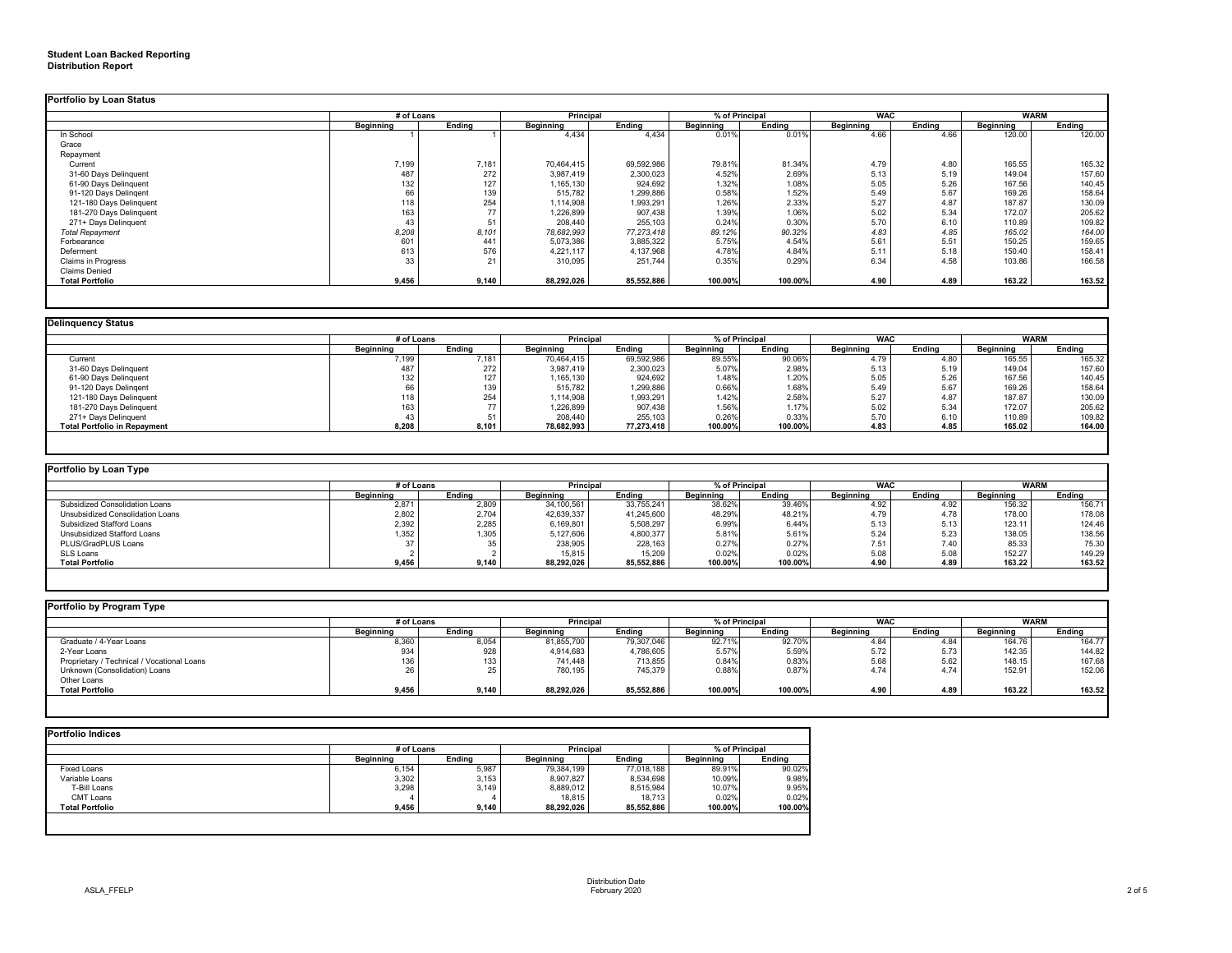| <b>Distribution Date</b> | February 25, 2020                          |
|--------------------------|--------------------------------------------|
| <b>Collection Period</b> | November 1, 2019, through January 31, 2020 |

# **Collection Activity**

| <b>Collection Account</b>                                                                    | as of 1/31/2020 |
|----------------------------------------------------------------------------------------------|-----------------|
| Beginning Balance - November 1, 2019                                                         | 3,076,574       |
| <b>Collection Amount Received</b>                                                            | 3528106         |
| <b>Recoveries</b>                                                                            |                 |
| Reserve Account                                                                              |                 |
| <b>Excess of Required Reserve Account</b>                                                    |                 |
| Interest on Investment Earnings                                                              | 12,087          |
| Capitalized Interest Account (after a stepdown or release date)                              |                 |
| <b>Acquisition Account</b>                                                                   |                 |
| Payments from Guarantor                                                                      |                 |
| Special Allowance payments to Department of Education                                        |                 |
| <b>Consolidate Rebate Fees</b>                                                               | (211, 815)      |
| <b>Transfer Capitalized Interest Fund</b>                                                    |                 |
| Principal payments, interest payments, administration fees, servicing fees, and trustee fees | (3, 192, 202)   |
| Transfer to Department Rebate Fund                                                           |                 |
| <b>Other Amounts Received in Collection</b>                                                  |                 |
| <b>Total Available Funds</b>                                                                 | 3,212,750       |

| <b>Fees Due for Current Period</b> | as of 1/31/2020 |
|------------------------------------|-----------------|
| Indenture Trustee Fees             |                 |
| <b>Servicing Fees</b>              | 49,904          |
| <b>Administration Fees</b>         | 7,129           |
| Late Fees                          |                 |
| Other Fees                         |                 |
| <b>Total Fees</b>                  | 57,033          |

| <b>Cumulative Default Rate</b>                                    | as of 1/31/2020 |
|-------------------------------------------------------------------|-----------------|
| <b>Current Period's Defaults</b>                                  | 613,994.45      |
| <b>Cumulative Defaults</b>                                        | 58,656,630.52   |
| Loans for which claims have been filed as of applicable month end | 1,347,109.48    |
| <b>Cumulative Default Rate</b>                                    | 23.83%          |
| Cumulative Recoveries (including reimbursements and collections)  |                 |
| <b>Payments from Guarantor</b>                                    | 57,685,205.66   |
| <b>Borrower Recoveries</b>                                        | n/a             |
| <b>Recovery Rate</b>                                              | 98.34%          |
| Cumulative Net Loss                                               | 971,424.86      |
| <b>Cumulative Net Loss</b>                                        | 0.39%           |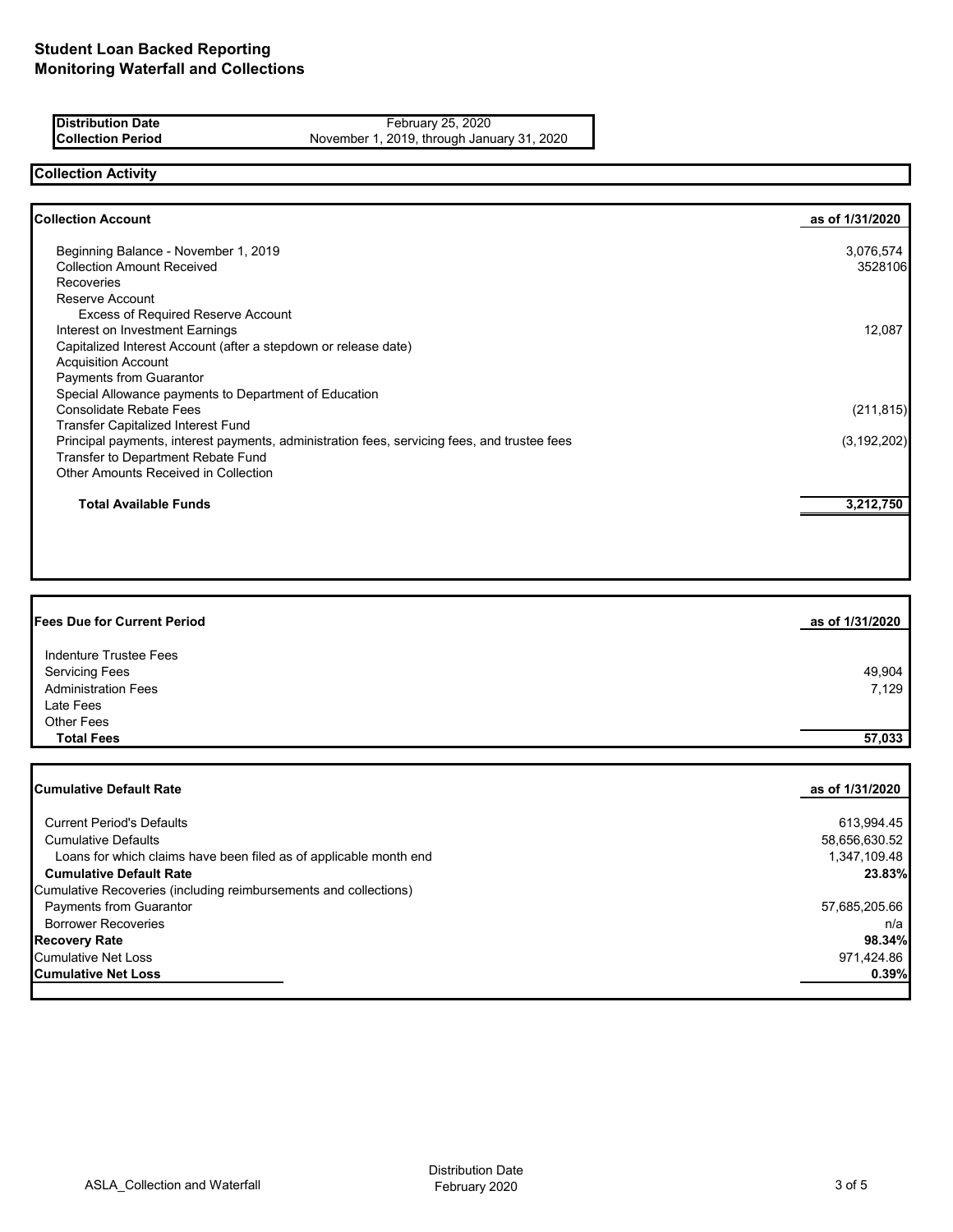# **Waterfall Activity**

| <b>Waterfall for Distribution</b>                                                         | <b>Amount Due</b> | <b>Amount Remaining</b> |
|-------------------------------------------------------------------------------------------|-------------------|-------------------------|
| <b>Total Available Funds</b>                                                              |                   | 3,212,750               |
| First: Payment required under any Joint Sharing Agreement                                 |                   |                         |
| <b>Second: Trustee Fees</b>                                                               |                   |                         |
| <b>Third: Servicing Fees and Backup Servicing Fees</b>                                    | 49,904            | 3,162,846               |
| <b>Fourth: Administration Fees</b>                                                        | 7,129             | 3, 155, 717             |
| <b>Fifth: Noteholder Interest</b>                                                         | 511,236.70        | 2,644,481               |
| Sixth: Reinstate the balance of the Reserve Fund up to the Specified Reserve Fund Balance |                   |                         |
| Seventh: Noteholder Principal, until paid in full                                         | 2,644,480.30      | $\mathbf{0}$            |
|                                                                                           |                   |                         |

| <b>Principal and Interest Distributions</b>    | <b>Class A-1</b> |
|------------------------------------------------|------------------|
|                                                |                  |
| <b>Quarterly Interest Due</b>                  | 511,236.70       |
| <b>Quarterly Interest Paid</b>                 | 511,236.70       |
| Interest Shortfall                             |                  |
| Interest Carryover Due                         |                  |
| Interest Carryover Paid                        |                  |
| <b>Interest Carryover</b>                      |                  |
| <b>Quarterly Principal Distribution Amount</b> | 2,644,480.30     |
| <b>Quarterly Principal Paid</b>                | 2,644,480.30     |
| Shortfall                                      |                  |
| <b>Total Distribution Amount</b>               | 3,155,717.00     |
|                                                |                  |